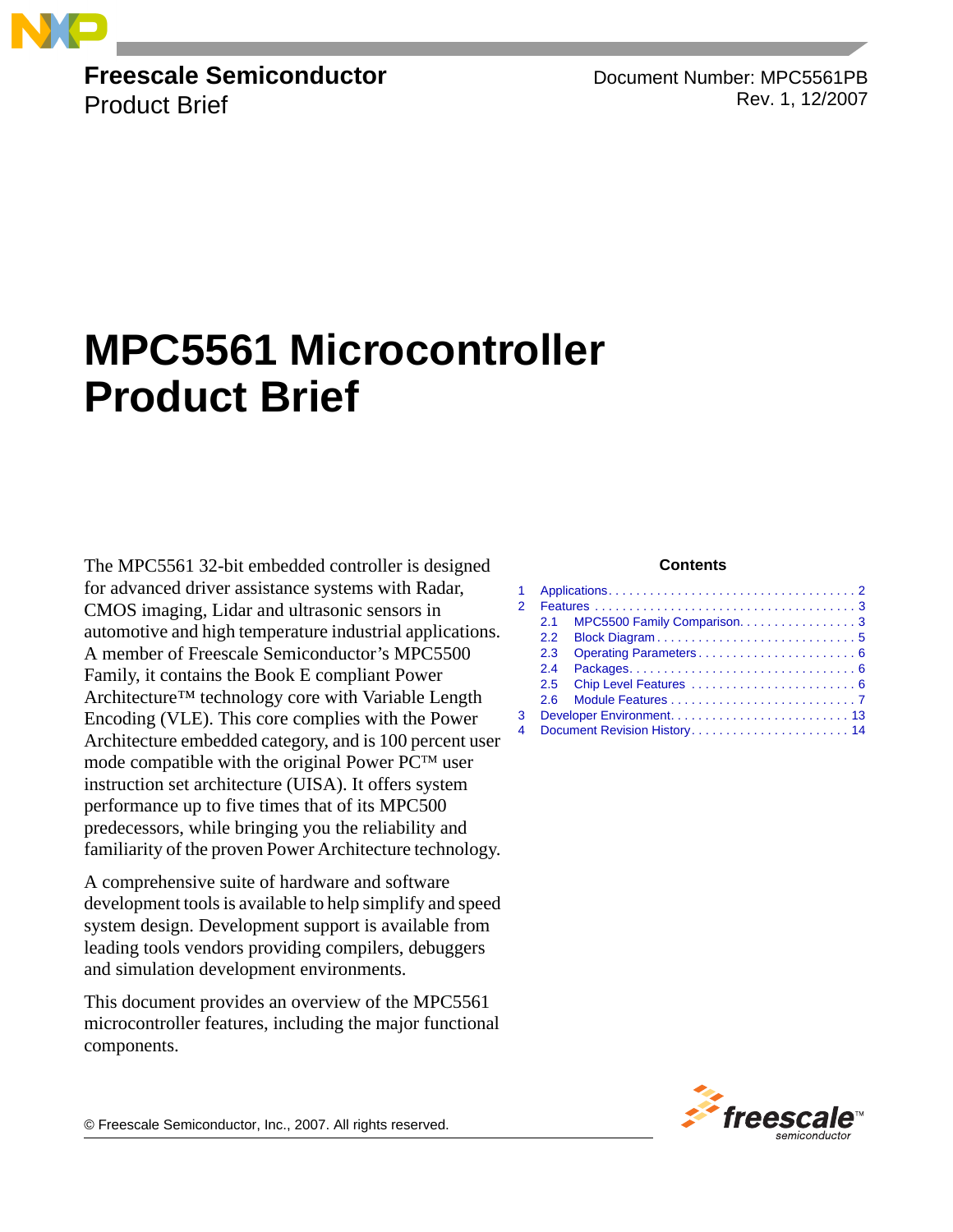

**Applications**

# **1 Applications**

MPC5561 is ideal for driver assistance systems incorporating image sensors and radar technology:

| <b>Application</b>             | <b>Description</b>                                                                                                                            | <b>Sensor</b>                          |  |  |  |  |  |
|--------------------------------|-----------------------------------------------------------------------------------------------------------------------------------------------|----------------------------------------|--|--|--|--|--|
| <b>Adaptive Cruise Control</b> | Automatically controls the speed of a vehicle with awareness of other vehicles and<br>Radar<br>Lidar<br>obstacles.                            |                                        |  |  |  |  |  |
| Pre-Crash                      | Detects an imminent collision and prepares on-board safety systems in advance.                                                                | Radar<br>Lidar<br>Camera               |  |  |  |  |  |
| <b>Blind Spot Detection</b>    | Alerts the driver to the presence of vehicles in the blind spot when the driver is<br>preparing to change lanes.                              | Radar<br>Lidar<br>Camera<br>Ultrasonic |  |  |  |  |  |
| Backup/Reversing<br>Warning    | Detects the presence of obstructions behind the vehicle and provides the driver with<br>proximity information and imminent collision warning. | Radar<br>Camera<br>Ultrasonic          |  |  |  |  |  |
| Active Front Lighting          | Improves driver's visibility at night by dynamically altering the direction and intensity<br>of the headlight beams.                          | Camera<br>(Low)                        |  |  |  |  |  |
| Chassis Management             | Monitors load distribution and adjusts chassis setup to maintain optimum<br>performance.                                                      |                                        |  |  |  |  |  |
| Occupant Detection             | Detects the presence of the driver and passangers and adjusts the in-car<br>environment accordingly.                                          |                                        |  |  |  |  |  |
| <b>Driver Alertness</b>        | Monitors the alertness of the driver and warns the driver when necessary.                                                                     | Camera                                 |  |  |  |  |  |



**MPC5561 Microcontroller Product Brief, Rev. 1**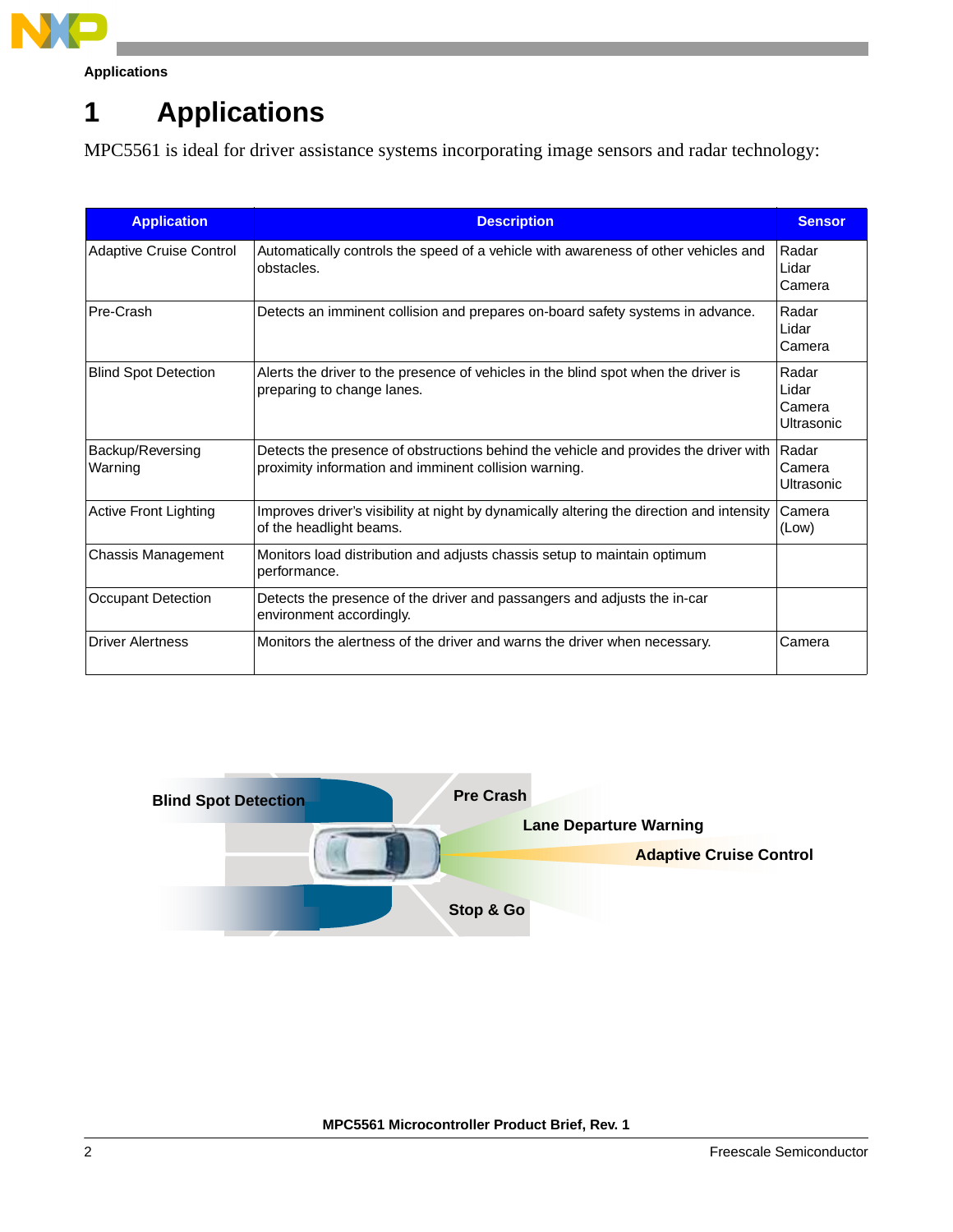

# <span id="page-2-1"></span><span id="page-2-0"></span>**2.1 MPC5500 Family Comparison**

#### **Table 1. MPC5500 Family Members**

| <b>MPC5500 Device</b>               |                    | <b>MPC5533</b>            | <b>MPC5534</b>       | <b>MPC5553</b>                  | <b>MPC5554</b>                   | <b>MPC5561</b>                   | <b>MPC5565</b>                  | <b>MPC5566</b>                   | <b>MPC5567</b>                  |
|-------------------------------------|--------------------|---------------------------|----------------------|---------------------------------|----------------------------------|----------------------------------|---------------------------------|----------------------------------|---------------------------------|
| Power Core                          |                    | e200z3                    | e200z3               | e200z6                          | e200z6                           | e200z6                           | e200z6                          | e200z6                           | e200z6                          |
| Variable Length Instruction Support |                    | Yes                       | Yes                  | <b>No</b>                       | <b>No</b>                        | Yes                              | Yes                             | Yes                              | Yes                             |
| Cache                               |                    | None                      | None                 | 8 Kbyte<br>Unified <sup>1</sup> | 32 Kbyte<br>Unified <sup>2</sup> | 32 Kbyte<br>Unified <sup>3</sup> | 8 Kbyte<br>Unified <sup>1</sup> | 32 Kbyte<br>Unified <sup>3</sup> | 8 Kbyte<br>Unified <sup>1</sup> |
| Memory Management Unit (MMU)        |                    | 16 entry                  | 16 entry             | 32 entry                        | 32 entry                         | 32 entry                         | 32 entry                        | 32 entry                         | 32 entry                        |
| Crossbar                            |                    | 4x5                       | 4x5                  | 4x5                             | 3x5                              | 4x6                              | $34$ x5                         | 4x5                              | 5x5                             |
| <b>Core Nexus</b>                   |                    | Class 3+<br>(NZ3C3)       | Class 3+<br>(NZ3C3)  | Class 3+<br>(NZ6C3)             | Class 3+<br>(NZ6C3)              | Class 3+<br>(NZ6C3)              | Class 3+<br>(NZ6C3)             | Class 3+<br>(NZ6C3)              | Class 3+<br>(NZ6C3)             |
| <b>SRAM</b>                         |                    | 48 Kbyte                  | 64 Kbyte             | 64 Kbyte                        | 64 Kbyte                         | 192 Kbyte                        | 80 Kbyte                        | 128 Kbyte                        | 80 Kbyte                        |
| Flash                               | Main Array         | 768<br>Kbyte <sup>5</sup> | 1 Mbyte <sup>5</sup> | 1.5<br>Mbyte <sup>6</sup>       | 2 Mbyte <sup>6</sup>             | 1 Mbyte <sup>6</sup>             | 2 Mbyte <sup>6</sup>            | 3 Mbyte <sup>6</sup>             | 2 Mbyte <sup>6</sup>            |
|                                     | Shadow Block       | 1 Kbyte                   | 1 Kbyte              | 1 Kbyte                         | 1 Kbyte                          | 1 Kbyte                          | 1 Kbyte                         | 1 Kbyte                          | 1 Kbyte                         |
| <b>External Bus</b><br>(EBI)        | Data Bus           | $16$ -bit $^7$            | 16 bit $^7$          | $32$ bit <sup>7</sup>           | $32$ bit <sup>7</sup>            | $32$ -bit $^7$                   | $32-bit^7$                      | $32$ -bit <sup>7</sup>           | $32-bit7$                       |
|                                     | <b>Address Bus</b> | 24                        | 24                   | 24                              | 24                               | $26^8$                           | $26^{8}$                        | $26^{8}$                         | $26^8$                          |
| <b>Calibration Bus</b>              |                    | Yes                       | Yes                  | Partial                         | No                               | Yes                              | Yes                             | Yes                              | Yes                             |
| Direct Memory Access (DMA)          |                    | 32<br>channel             | 32<br>channel        | 32<br>channel                   | 64<br>channel                    | 32<br>channel                    | 32<br>channel                   | 64<br>channel                    | 32<br>channel                   |
| <b>DMA Nexus</b>                    |                    | None                      | None                 | Class 3                         | Class 3                          | Class 3                          | Class 3                         | Class 3                          | Class 3                         |
| Serial                              |                    | 1                         | $\overline{c}$       | $\overline{c}$                  | $\overline{c}$                   | 4                                | $\overline{c}$                  | $\overline{c}$                   | $\overline{c}$                  |
|                                     | eSCI_A             | Yes                       | Yes                  | Yes                             | Yes                              | Yes                              | Yes                             | Yes                              | Yes                             |
|                                     | eSCI_B             | No                        | Yes                  | Yes                             | Yes                              | Yes                              | Yes                             | Yes                              | Yes                             |
|                                     | eSCI_C             | No                        | No                   | No                              | No                               | Yes                              | No                              | No                               | No                              |
|                                     | eSCI_D             | No                        | No                   | No                              | No                               | Yes                              | No                              | No                               | No                              |
| Controller Area Network (CAN)       |                    | $\overline{2}$            | 2                    | $\overline{c}$                  | 3                                | $2^9$                            | 3 <sup>9</sup>                  | 4 <sup>9</sup>                   | 5 <sup>9</sup>                  |
|                                     | CAN_A              | 64 buf                    | 64 buf               | 64 buf                          | 64 buf                           | 64 buf                           | 64 buf                          | 64 buf                           | 64 buf                          |
|                                     | $CAN_B$            | No                        | No                   | No                              | 64 buf                           | No                               | 64 buf                          | 64 buf                           | 64 buf                          |
|                                     | CAN_C              | 64 buf                    | 64 buf               | 64 buf                          | 64 buf                           | 64 buf                           | 64 buf                          | 64 buf                           | 64 buf                          |
|                                     | CAN_D              | No                        | No                   | No                              | No                               | No                               | No                              | 64 buf                           | 64 buf                          |
|                                     | CAN_E              | No                        | No                   | No                              | No                               | No                               | No                              | No                               | 64 buf                          |
| SPI                                 |                    | $\overline{c}$            | $\mathbf{3}$         | $\ensuremath{\mathsf{3}}$       | 4                                | $\overline{c}$                   | $\ensuremath{\mathsf{3}}$       | 4                                | $\ensuremath{\mathsf{3}}$       |
|                                     | DSPI_A             | No                        | No                   | No                              | Yes                              | No                               | No                              | Yes                              | No                              |
|                                     | DSPI_B             | No                        | Yes                  | Yes                             | Yes                              | Yes                              | Yes                             | Yes                              | Yes                             |
|                                     | DSPI_C             | Yes                       | Yes                  | Yes                             | Yes                              | Yes                              | Yes                             | Yes                              | Yes                             |
|                                     | DSPI_D             | Yes                       | Yes                  | Yes                             | Yes                              | No                               | Yes                             | Yes                              | Yes                             |
| eMIOS                               |                    | $\mathbf 0$<br>channel    | 24<br>channel        | 24<br>channel                   | 24<br>channel                    | 24<br>channel                    | 24<br>channel                   | 24<br>channel                    | 24<br>channel                   |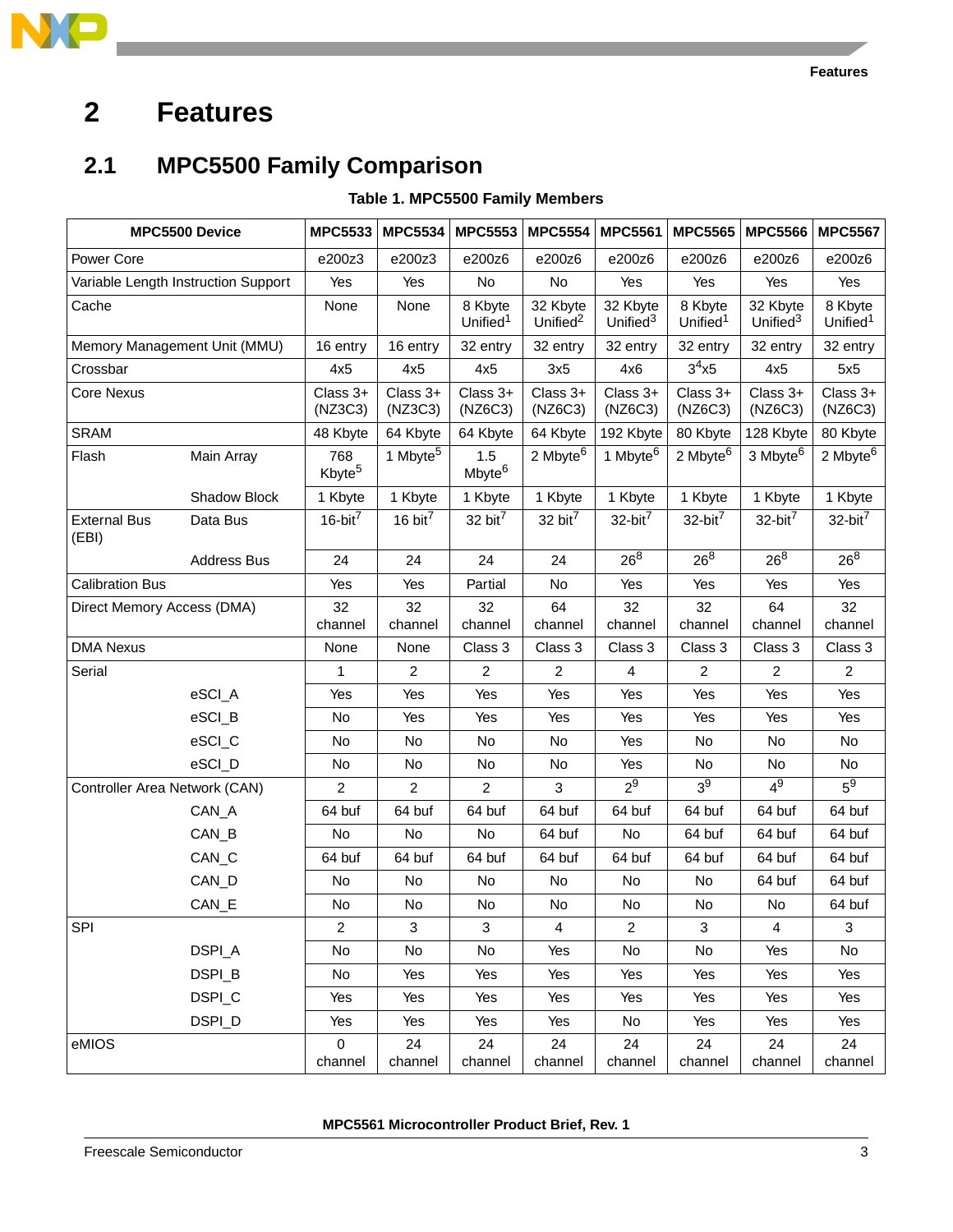

| <b>MPC5500 Device</b>                  | <b>MPC5533</b> | <b>MPC5534</b> | <b>MPC5553</b>    | <b>MPC5554</b> | <b>MPC5561</b>         | <b>MPC5565</b> | <b>MPC5566</b>    | <b>MPC5567</b>    |
|----------------------------------------|----------------|----------------|-------------------|----------------|------------------------|----------------|-------------------|-------------------|
| eTPU                                   | 32<br>channel  | 32<br>channel  | 32<br>channel     | 64<br>channel  | $\mathbf 0$<br>channel | 32<br>channel  | 64<br>channel     | 32<br>channel     |
| eTPU_A                                 | Yes            | Yes            | Yes               | Yes            | No                     | Yes            | Yes               | Yes               |
| eTPU_B                                 | No.            | No             | No                | Yes            | No                     | No             | Yes               | No.               |
| Code Memory                            | 12 Kbyte       | 12 Kbyte       | 12 Kbyte          | 16 Kbyte       | 0 Kbyte                | 12 Kbyte       | 20 Kbyte          | 12 Kbyte          |
| Parameter RAM                          | 2.5 Kbyte      | 2.5 Kbyte      | 2.5 Kbyte         | 3 Kbyte        | 0 Kbyte                | 2.5 Kbyte      | 4 Kbyte           | 2.5 Kbyte         |
| <b>Nexus</b>                           | Class 3        | Class 3        | Class 3           | Class 3        | No                     | Class 3        | Class 3           | Class 3           |
| Interrupt Controller                   | 178<br>channel | 210<br>channel | 210<br>channel    | 300<br>channel | 231<br>channel         | 231<br>channel | 329<br>channel    | 281<br>channel    |
| Analog to Digital Converter (eQADC)    | 40<br>channel  | 40<br>channel  | 40<br>channel     | 40<br>channel  | 40<br>channel          | 40<br>channel  | 40<br>channel     | 40<br>channel     |
| ADC_0                                  | Yes            | Yes            | Yes               | Yes            | Yes                    | Yes            | Yes               | Yes               |
| $ADC_1$                                | No             | Yes            | Yes               | Yes            | Yes                    | Yes            | Yes               | Yes               |
| Fast Ethernet Controller (FEC)         | <b>No</b>      | No             | Yes <sup>10</sup> | No             | <b>No</b>              | No             | Yes <sup>10</sup> | Yes <sup>11</sup> |
| FlexRay                                | <b>No</b>      | No             | <b>No</b>         | No             | Yes                    | No             | <b>No</b>         | Yes               |
| <b>FlexRay Nexus</b>                   | No.            | No             | No.               | <b>No</b>      | Class 3                | No             | No.               | Class 3           |
| Phase Lock Loop (PLL)                  | <b>FM</b>      | <b>FM</b>      | <b>FM</b>         | <b>FM</b>      | FM                     | FM             | <b>FM</b>         | FM                |
| Maximum System Frequency <sup>12</sup> | 80 MHz         | 80 MHz         | <b>132 MHz</b>    | <b>132 MHz</b> | <b>132 MHz</b>         | 132 MHz        | <b>144 MHz</b>    | 132 MHz           |
| <b>Crystal Range</b>                   | 8-20 MHz       | 8-20 MHz       | 8-20 MHz          | 8-20 MHz       | 8-40 MHz               | 8-20 MHz       | 8-20 MHz          | 8-40 MHz          |
| Voltage Regulator Controller (VRC)     | Yes            | Yes            | Yes               | Yes            | Yes                    | Yes            | Yes               | Yes               |

#### **Table 1. MPC5500 Family Members (continued)**

NOTES:

2-way associative

<sup>2</sup> 8-way associative

<sup>3</sup> 4-way or 8-way associative

<sup>4</sup> The actual crossbar is implemented as a 5x5 crossbar with two unused ports

<sup>5</sup> 16-byte flash page size for programming

<sup>6</sup> 32-byte flash page size for programming

<sup>7</sup> May not be externally available in some package configurations

<sup>8</sup> Either ADDR[8:31] or ADDR[6:29] can be selected.

<sup>9</sup> Updated FlexCAN module with optional individual receive filters

<sup>10</sup> The FEC signals are shared with data bus pins DATA[16:31]

<sup>11</sup> The FEC signals are shared with the calibration bus

<sup>12</sup> Initial automotive temperature range qualification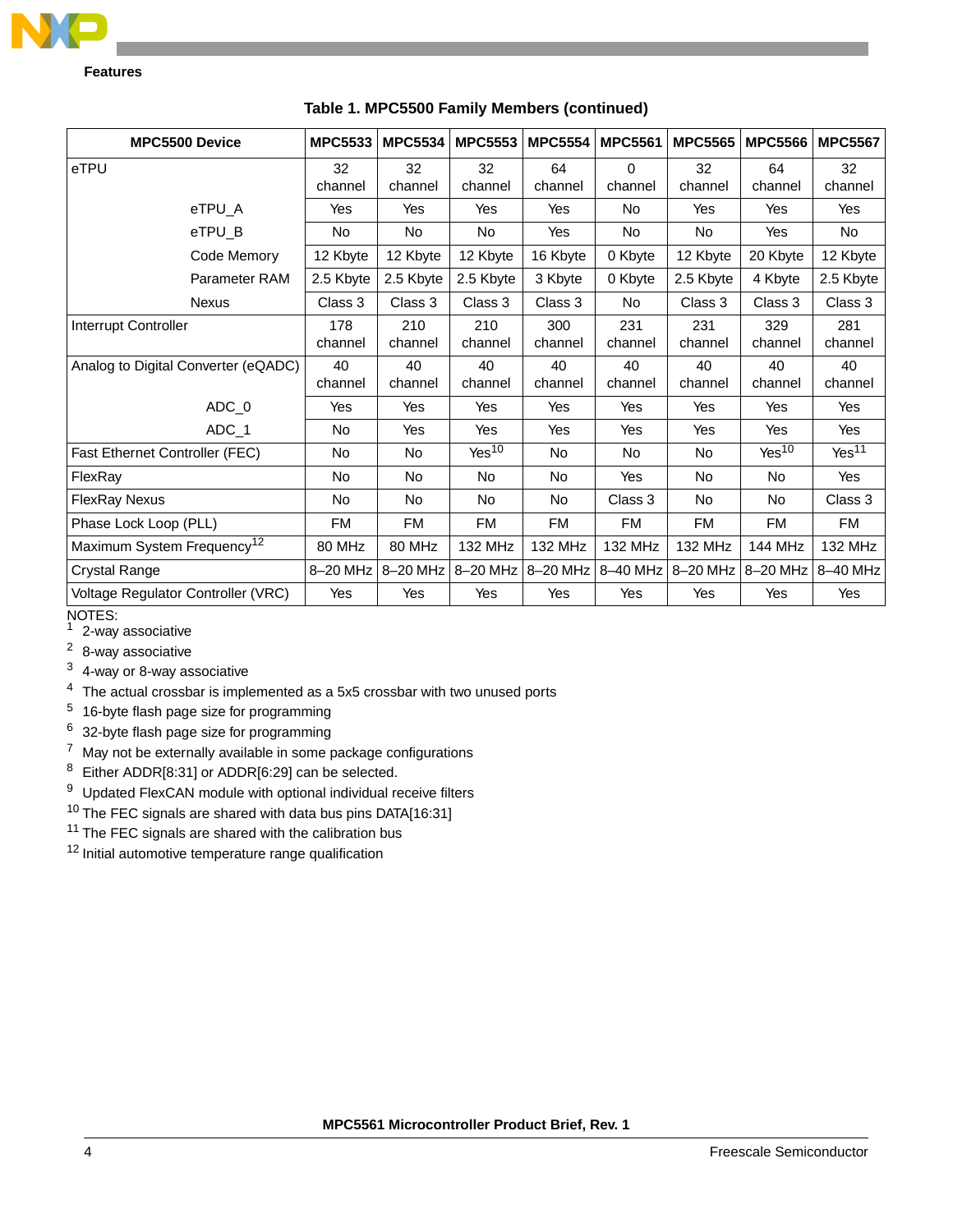

#### <span id="page-4-0"></span>**2.2 Block Diagram**

Figure 1 shows a top-level block diagram of the MPC5561.





**MPC5561 Microcontroller Product Brief, Rev. 1**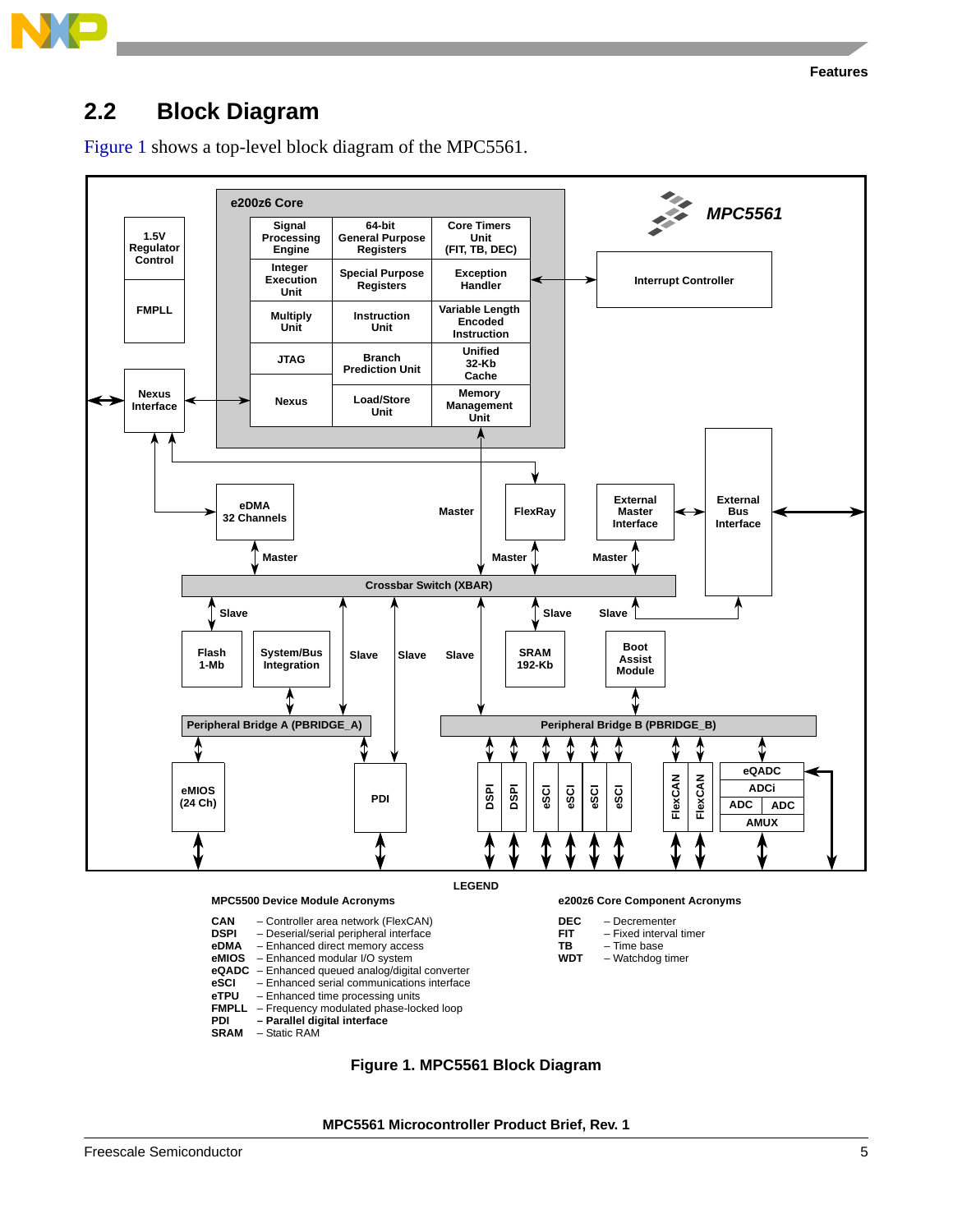

### <span id="page-5-0"></span>**2.3 Operating Parameters**

- Fully static operation, up to 132 MHz
- $-40^{\circ}$  to 150° C junction temperature
- $\cdot$  1.5 V Core, 3.0–5.25 V I/O, 1.8–3.3 V external bus and Nexus pins

### <span id="page-5-1"></span>**2.4 Packages**

- 324-pin plastic ball grid array (TEPBGA)
- 416-pin plastic ball grid array (TEPBGA)

### <span id="page-5-2"></span>**2.5 Chip Level Features**

- Low power design
	- Less than 1.0 W power dissipation
	- Designed for dynamic power management of core and peripherals
	- Software-controlled clock gating of peripherals
	- Separate power supply for stand-by operation for portion of internal SRAM
- Fabricated in 0.13 μm process
- Single issue, 32-bit Book E compliant Power Architecture™ technology e200z6 CPU core
- 32-channel enhanced direct memory access controller (eDMA)
- Interrupt controller (INTC) capable of handling 208 selectable-priority interrupt sources
- Frequency modulated phase-locked loop (FMPLL)
- External bus interface (EBI) with error correction status module (ECSM)
- System integration unit (SIU)
- 1 MB on-chip Flash with Flash bus interface unit (FBIU)
- 192 KB on-chip static RAM
- Boot assist module (BAM)
- 24-channel enhanced modular I/O system (eMIOS)
- Two enhanced queued analog-to-digital converter (eQADC) modules
- Two deserial serial peripheral interface (DSPI) modules
- Four enhanced serial communication interface (eSCI) modules
- Two controller area network (FlexCAN) modules
- Dual channel FlexRay controller
- Parallel digital interface (PDI)
- Nexus development interface (NDI) per IEEE-ISTO 5001-2003 standard
- Device/board test support per Joint Test Action Group (JTAG) of IEEE (IEEE 1149.1)
- On-chip voltage regulator controller for regulating 3.3 V down to 1.5 V for core logic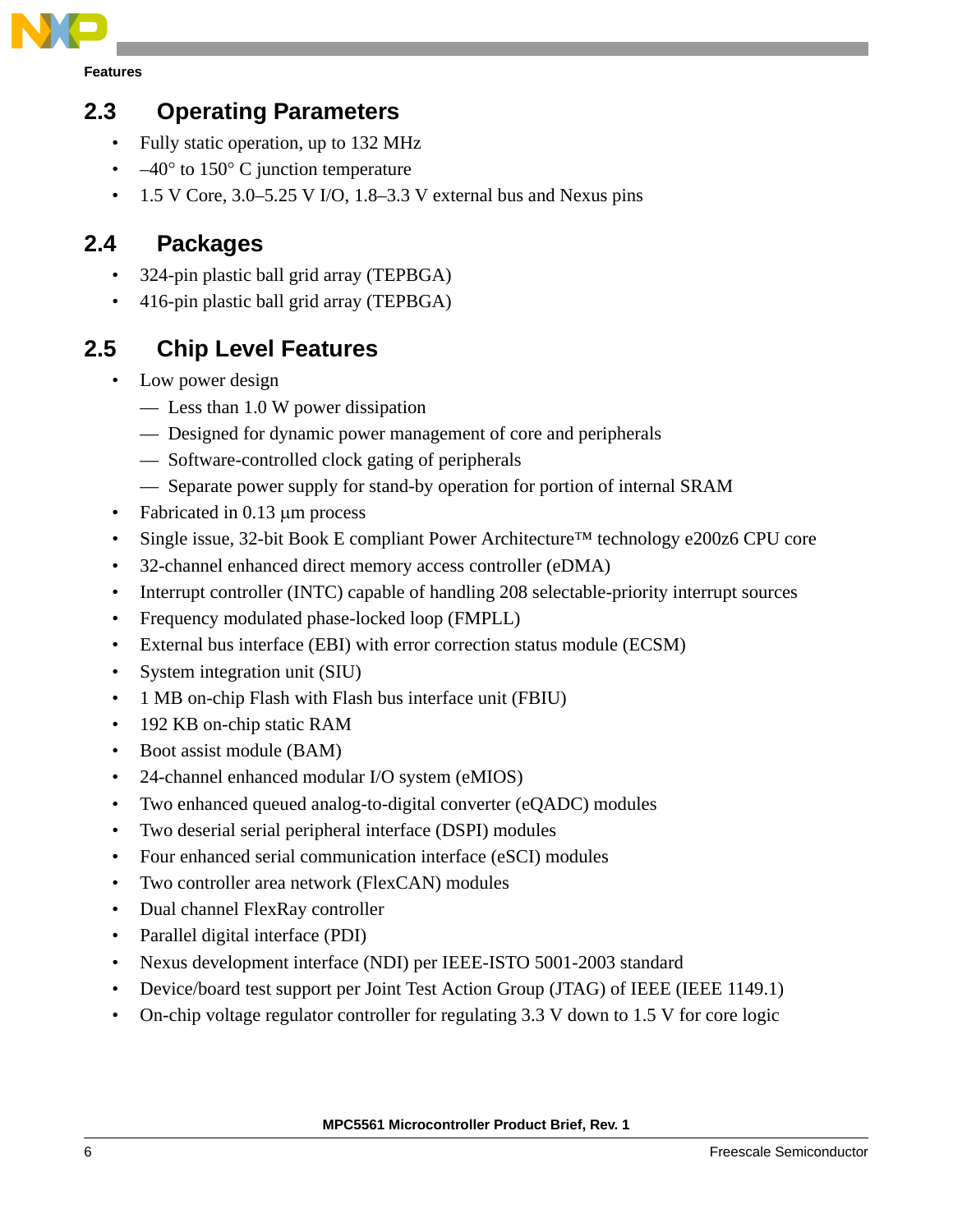

#### <span id="page-6-0"></span>**2.6 Module Features**

The following is a brief summary of the functional blocks in the MPC5561. For more detailed information, refer to the MPC5561 Reference Manual (MPC5561RM).

#### **2.6.1 High Performance e200z6 Core Processor**

- 32-bit CPU built on Power Architecture<sup>™</sup> technology
- Freescale Variable Length Encoding (VLE) enhancements for code size footprint reduction
- Thirty-two 64-bit general-purpose registers (GPRs)
- Memory management unit (MMU) with 32-entry fully-associative translation look-aside buffer (TLB)
- Branch processing unit
- Fully pipelined load/store unit
- 32 KB unified cache with line locking
	- Four or eight-way set associative
	- Two 32-bit fetches per clock
	- Eight-entry store buffer
	- Way locking
	- Supports assigning cache as instruction or data only on a per way basis
	- Supports tag and data parity
- Vectored interrupt support
- Interrupt latency less than 70 ns @ 132 MHz (measured from interrupt request to execution of first instruction of interrupt exception handler)
- Reservation instructions for implementing read-modify-write constructs (internal SRAM and Flash)
- Signal processing engine (SPE) auxiliary processing unit (APU) operating on 64-bit general purpose registers
- Floating point
	- IEEE® 754 compatible with software wrapper
	- Single precision in hardware; double precision with software library
	- Conversion instructions between single precision floating point and fixed point
- Long cycle time instructions, except for guarded loads, do not increase interrupt latency in the MPC5561; to reduce latency, long cycle time instructions are aborted upon interrupt requests.
- Extensive system development support through Nexus debug module

#### **2.6.2 System Bus Crossbar Switch (XBAR)**

- Four master ports, six slave ports
- 32-bit address bus, 64-bit data bus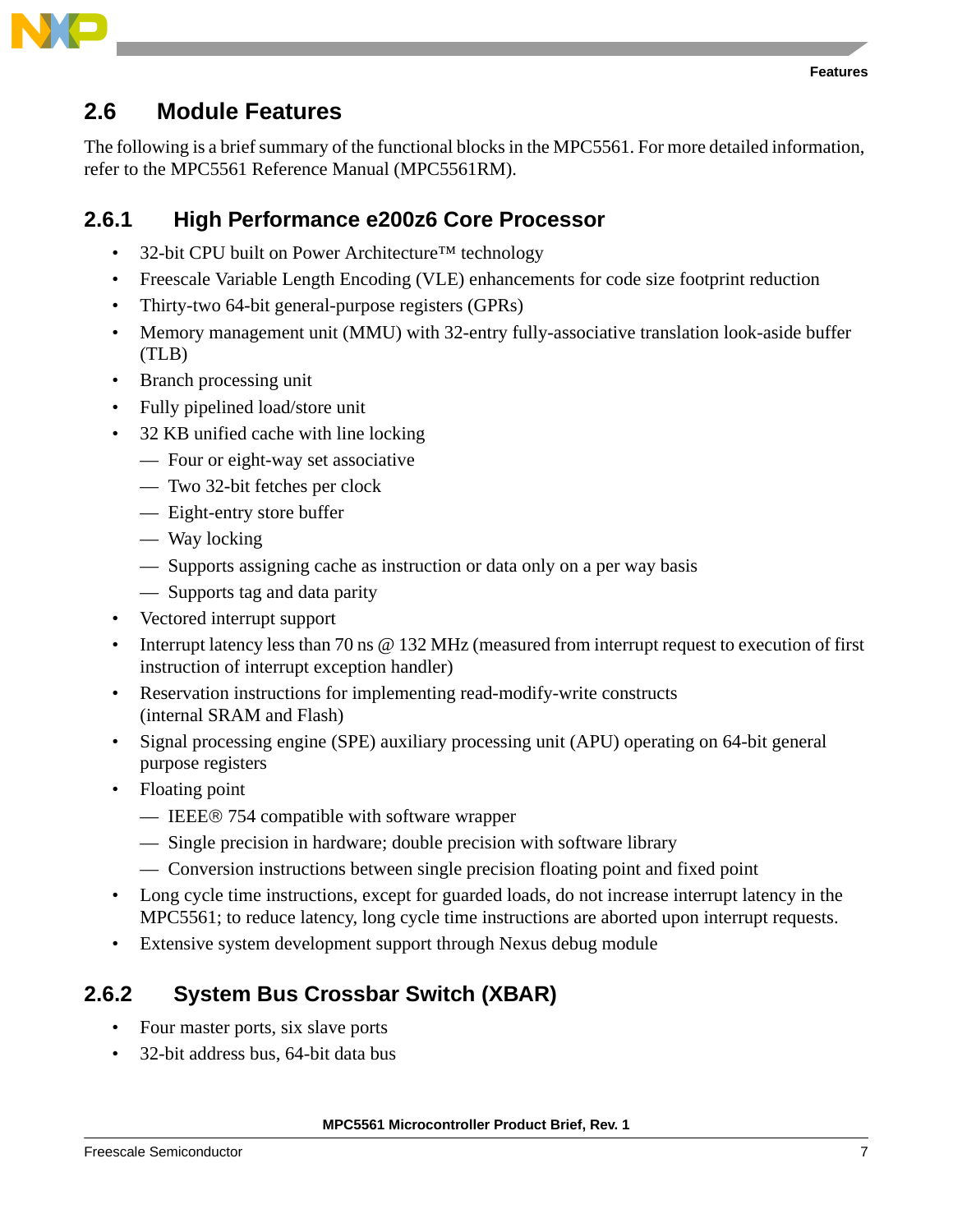

• Simultaneous accesses from different masters to different slaves (there is no clock penalty when a parked master accesses a slave)

### **2.6.3 Enhanced Direct Memory Access (eDMA) Controller**

- 32 channels support independent 8-, 16-, 32-bit single value or block transfers
- Supports variable sized queues and circular queues
- Source and destination address registers are independently configured to post-increment or remain constant
- Each transfer is initiated by a peripheral, CPU, or eDMA channel request
- Each eDMA channel can optionally send an interrupt request to the CPU on completion of a single value or block transfer

#### **2.6.4 Interrupt Controller (INTC)**

- 231 total interrupt vectors
	- $-208$  peripheral interrupt requests<sup>1</sup>
	- 8 software settable sources
	- 16 reserved
- Unique 9-bit vector per interrupt source
- 16 priority levels with fixed hardware arbitration within priority levels for each interrupt source
- Priority elevation for shared resources

#### **2.6.5 Frequency Modulated Phase-locked Loop (FMPLL)**

- Input clock frequency:
	- $-8$  to 20 MHz
- Current controlled oscillator (ICO) range from 48 MHz to maximum device frequency
- Reduced frequency divider (RFD) for reduced frequency operation without re-lock
- Four selectable modes of operation
- Programmable frequency modulation
- Lock detect circuitry continuously monitors lock status
- Loss of clock (LOC) detection for reference and feedback clocks
- Self-clocked mode (SCM) operation
- On-chip loop filter (reduces number of external components required)
- Engineering clock output configurable to divide-by-2 to divide-by-510 of the system clock frequency or the crystal/external clock input

<sup>1.</sup> Although this device has a maximum of 231interrupts, the logic requires that the total number of interrupts be divisible by four. Therefore, the total number of interrupts specified for this device is 232.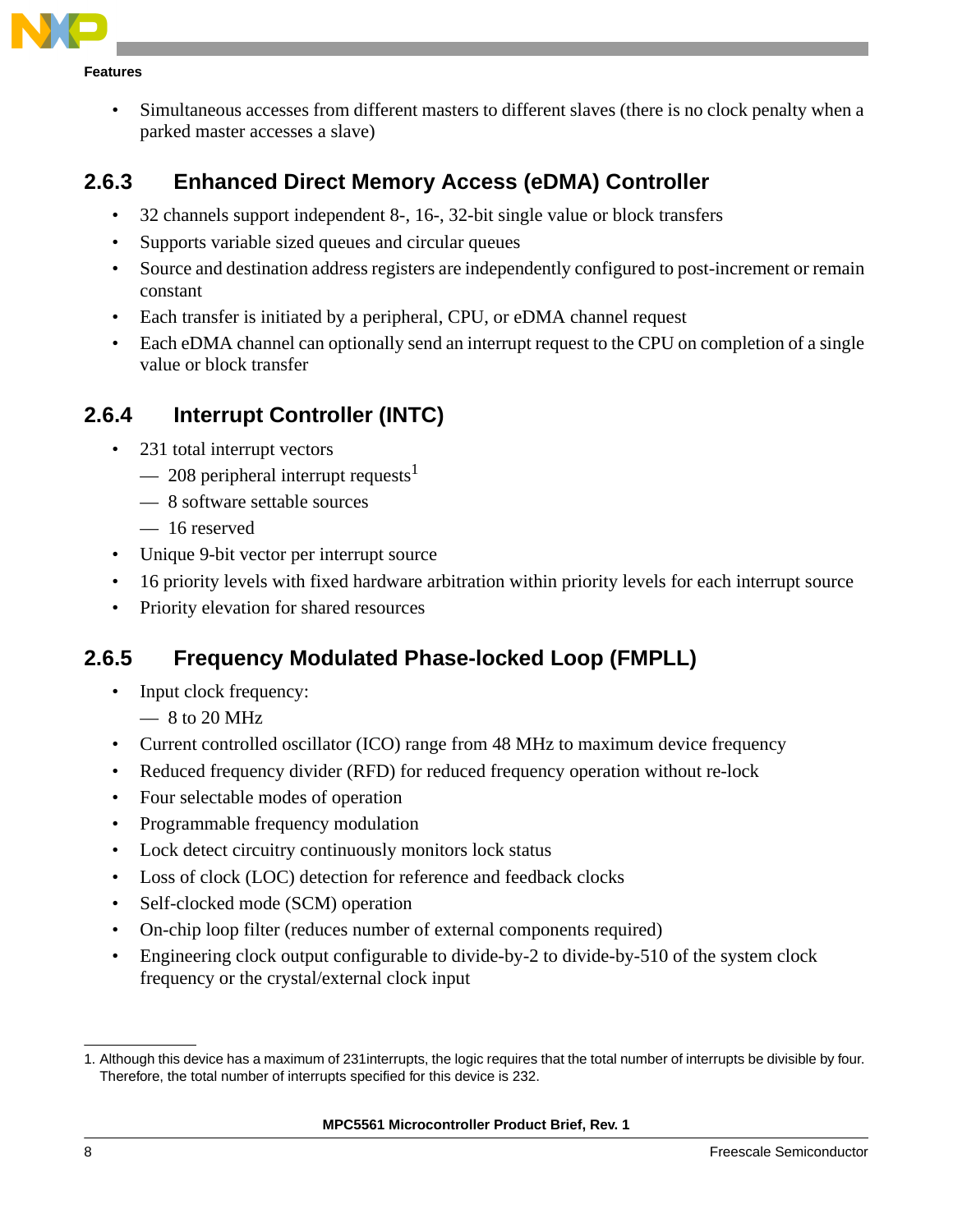

### **2.6.6 External Bus Interface (EBI)**

- 1.8–3.3 V nominal I/O voltage
- 324 BGA: 16-bit data bus, 24-bit address bus is default ADDR[8:31], but configurable to 26-bit address bus.
- Memory controller with support for various memory types
	- Non-burst SDR flash and SRAM
	- Asynchronous/legacy flash and SRAM
	- Most standard memories used with the MPC5xx family
- Configurable bus speed modes
	- 50% of system frequency
	- 25% of system frequency
- Support for external master accesses to internal addresses (master/slave system only)
- Burst support
- Bus monitor
	- User selectable
	- Programmable timeout period (with eight external bus clock resolution)
- Four chip selects:  $\overline{CS[0:3]}$  multiplexed with ADDR[8:11]
- Two write/byte enable  $(\overline{WE/BE[0:1]})$  signals in the 324-pin package
- Configurable wait states (via chip selects)
- Optional automatic CLKOUT gating to save power and reduce EMI
- Compatible with MPC5xx external bus (with some limitations): Selectable drive strengths; 10 pF, 20 pF, 30 pF, 50 pF

#### **2.6.7 System Integration Unit (SIU)**

- Centralized GPIO control of bus pins:
	- 324 BGA package: 150 pins
- Centralized pad control on a per-pin basis
- System reset monitoring and generation
- External interrupt inputs, filtering and control

#### **2.6.8 Error Correction Status Module (ECSM)**

• Configurable error-correcting codes (ECC) reporting for internal SRAM and flash memories

#### **2.6.9 On-chip Flash Memory**

- 1 MB burst flash memory
- 128 KB  $\times$  64-bit configuration
- Censorship protection scheme to prevent flash content visibility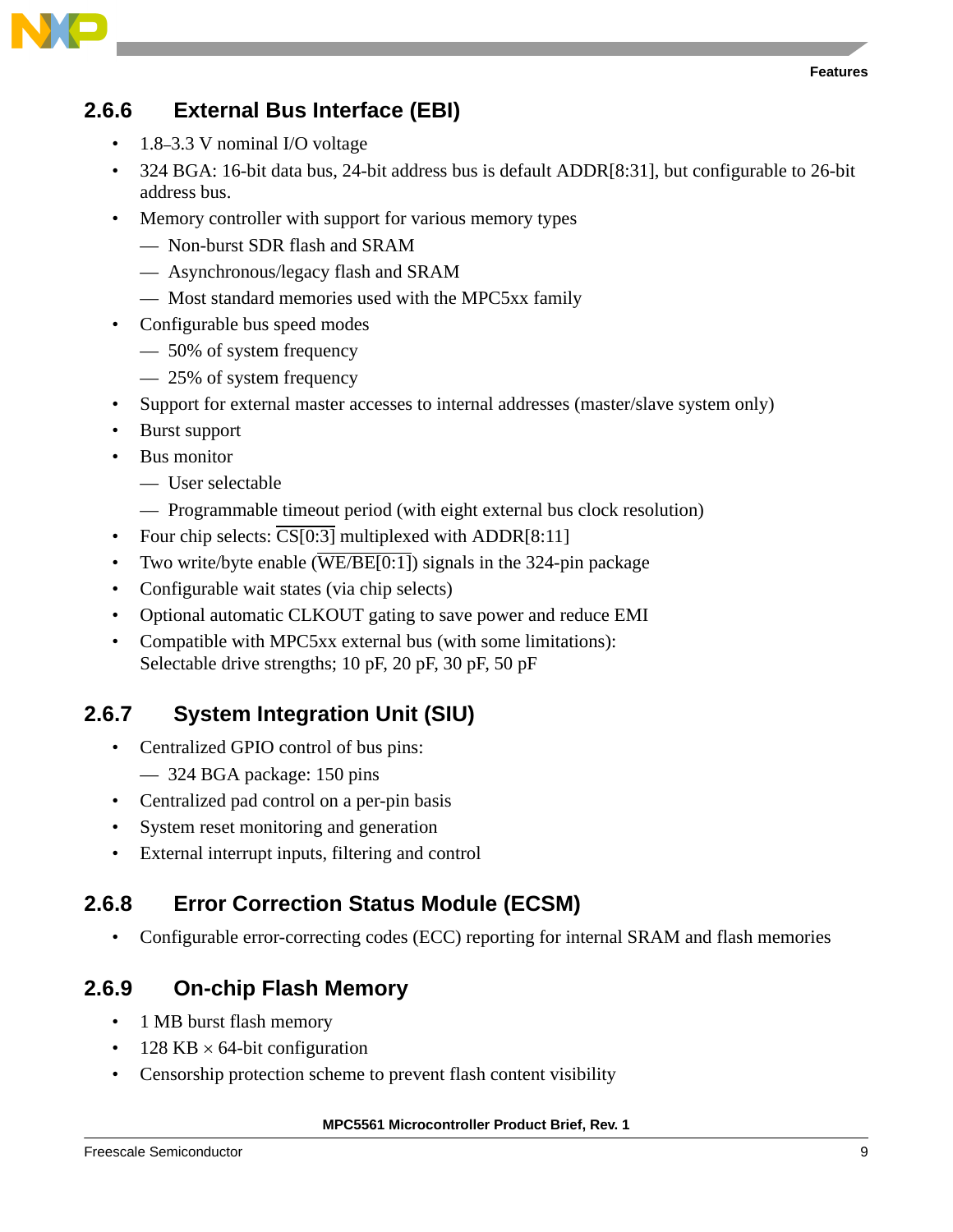

- Hardware read-while-write feature that can erase/program blocks while other blocks are read (used for EEPROM emulation and data calibration)
- 12 blocks with sizes ranging from 16–128 KB to support features such as boot block, operating system block, and EEPROM emulation. Blocks are structured as follows:
	- $-2x16KB$
	- $-2x48KB$
	- $-2x$  64 KB
	- $-6x128KB$
- Read while write with multiple partitions
- Parallel programming mode to support rapid end of line programming
- Hardware programming state machine

### **2.6.10 Configurable Cache Memory, 0–32 KB**

- Four-way or eight-way set-associative unified (instruction and data) cache
	- Two 32-bit fetches per clock
	- Eight-entry store buffer
	- Way locking
	- Supports assigning cache as instruction or data only on a per way basis
	- Supports tag and data parity
- Decouples processor performance from system memory performance

#### **2.6.11 On-chip Internal Static RAM (SRAM)**

- 192 KB general-purpose SRAM of which 32 KB are on standby power
- ECC performs single-bit correction, double-bit error detection

## **2.6.12 Boot Assist Module (BAM)**

- Enables and manages the transition of MCU from reset to user code execution in the following configurations:
	- User application can boot from internal or external Flash memory
	- Download and execution of code via FlexCAN or eSCI
	- User application can boot with either classic Power Architecture code or VLE code

## **2.6.13 Enhanced Modular I/O System (eMIOS)**

- 24 orthogonal channels with double action, PWM, and modulus counter functionality
- Supports all DASM and PWM modes of MIOS14 (MPC5xx)
- Two selectable timebases
- DMA and interrupt request support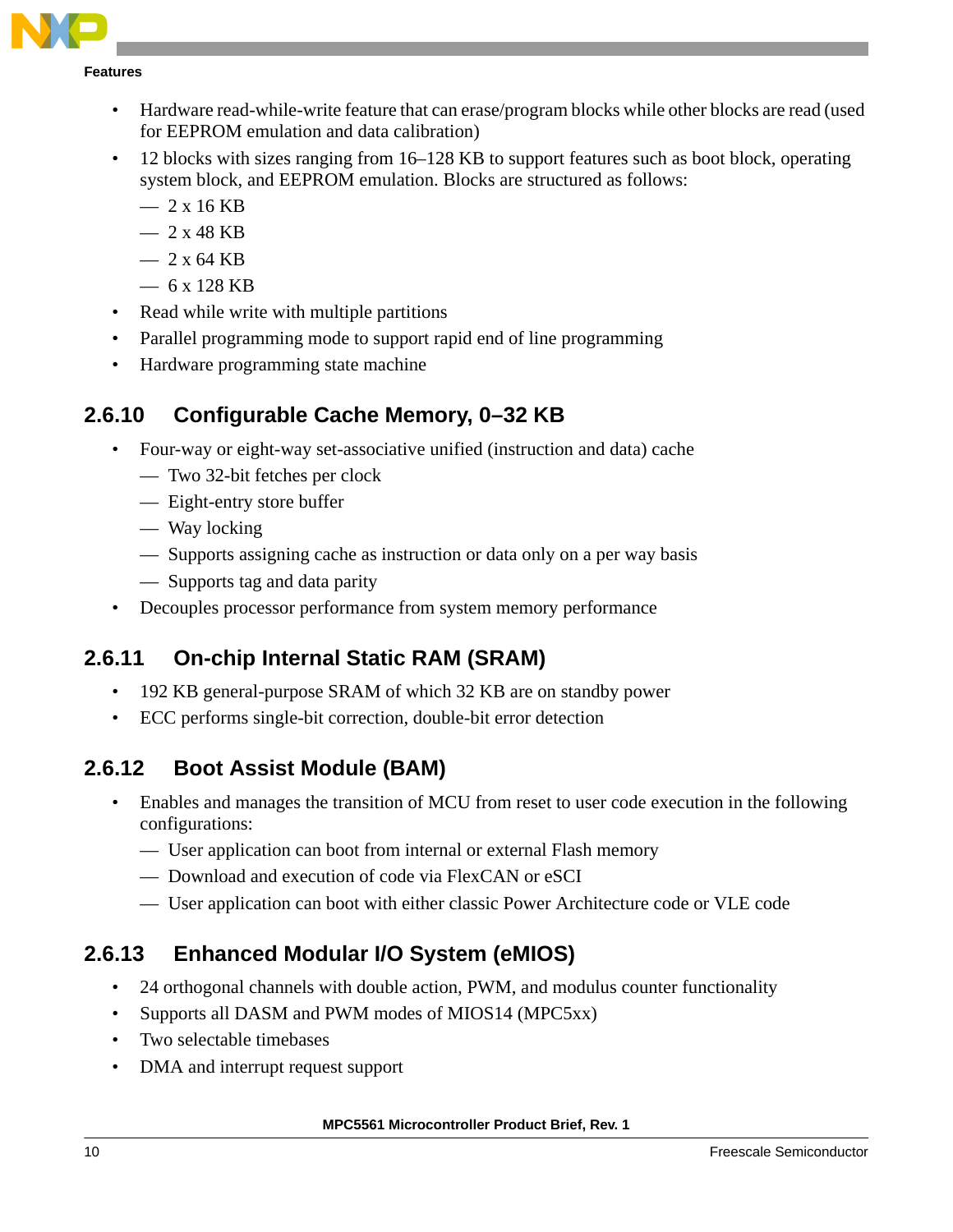

• Motor control capability

#### **2.6.14 Parallel Digital Interface (PDI)**

- Support for external ADC and CMOS image sensors
- Interface operation up to 66 MHz (derived from ½ or ¼ of MCU system bus)
- Selectable data capture from rising or falling edge or both edges
- Receive FIFO with adjustable trigger thresholds.
- Data width for 8, 10, 12, and 16 bits.
- Data Packing Unit with Configurable data width of 16, 32, or 64.
- Binary increasing channel select that allows up to 8 channels to be selected
- Frame synchronization through Vsync, Hsync, PIXCLK or psuedo-BT.656 protocol

#### **2.6.15 Enhanced Queued Analog/digital Converter (eQADC)**

- Two independent ADCs with 12-bit A/D resolution
- Common mode conversion range of 0–5 V
- 40 single-ended input channels, expandable to 65 channels with external multiplexers
- Eight channels can be used as four pairs of differential analog input channels
- 10-bit accuracy at 400 ksamples/second; 8-bit accuracy at 800 ksamples/second
- Supports eight FIFO queues with fixed priority
- Queue modes with priority-based preemption; initiated by software command, internal (eMIOS), or external triggers
- DMA and interrupt request support
- Supports all functional modes from QADC (MPC5xx family)

#### **2.6.16 Two Deserial Serial Peripheral Interface Modules (DSPI)**

- Serial peripheral interface (SPI)
	- Full duplex communication ports with interrupt and eDMA request support
	- Supports all functional modes from QSPI submodule of QSMCM (MPC5xx family)
	- Support for queues in RAM
	- Six chip selects, expandable to 64 with external demultiplexers
	- Programmable frame size, baud rate, clock delay and clock phase on a per frame basis
	- Modified SPI mode for interfacing to peripherals with longer setup time requirements
- Deserial serial interface (DSI)
	- Pin reduction by hardware serialization and deserialization of eTPU and eMIOS channels
	- Chaining of DSI submodules
	- Triggered transfer control and change in data transfer control (for reduced EMI)

**MPC5561 Microcontroller Product Brief, Rev. 1**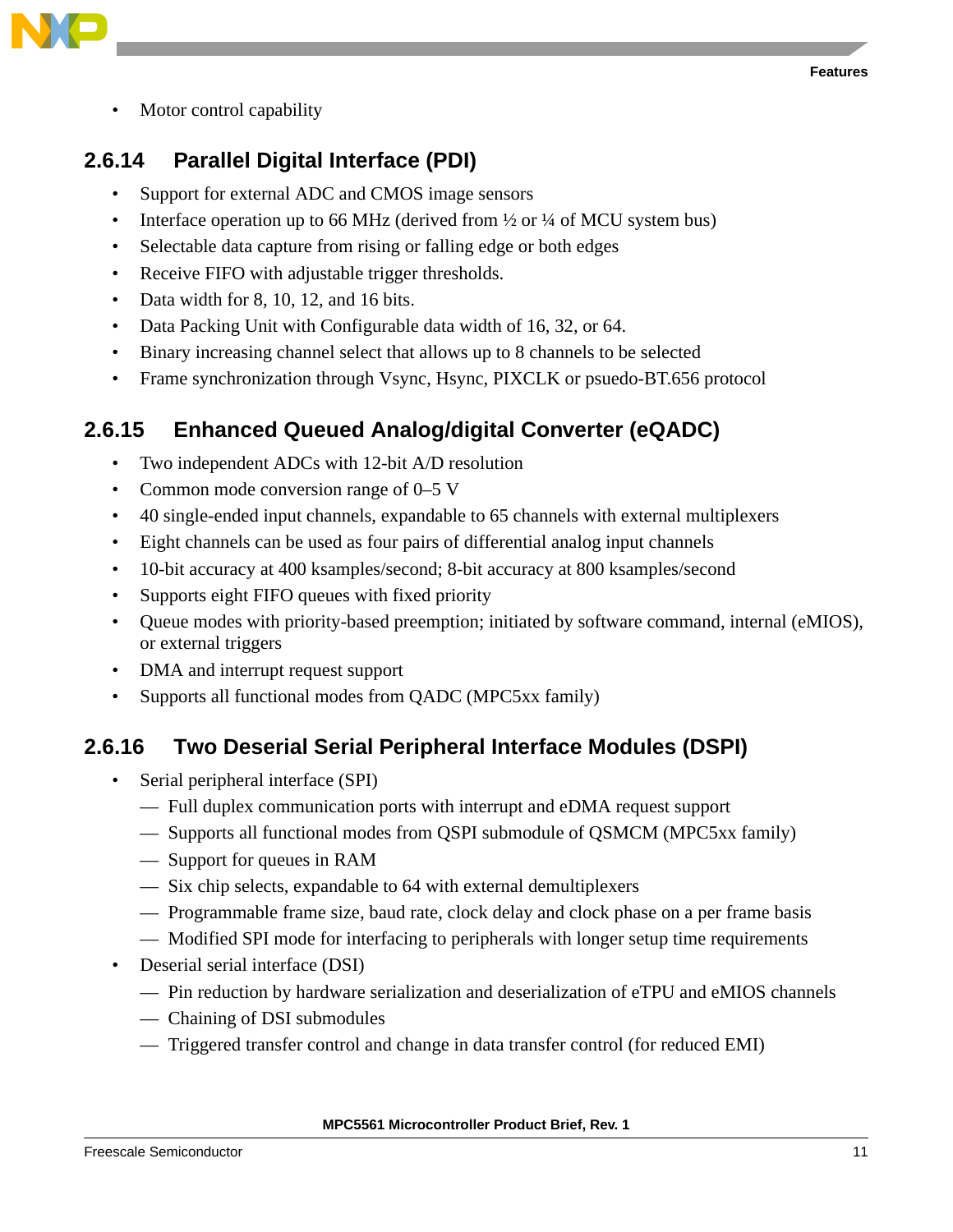

#### **2.6.17 Four Enhanced Serial Communication Interface (eSCI) Modules**

- UART mode provides NRZ format and half or full duplex interface
- eSCI bit rate up to 1 Mb/s
- Advanced error detection, and optional parity generation and detection
- Word length programmable as 8 or 9 bits
- Separately enabled transmitter and receiver
- LIN Support
- DMA support
- Interrupt request support

#### **2.6.18 Two FlexCANs**

- 64 message buffers each
- Full implementation of the CAN protocol specification, Version 2.0B
- Based on and including all existing features of the Freescale TouCAN module
- Programmable acceptance filters
- Individual RX filtering per message buffer
- Short latency time for high priority transmit messages
- Arbitration scheme according to message ID or message buffer number
- Listen only mode capabilities
- Programmable clock source: system clock or oscillator clock
- Reception queue possible by setting more than one RX message buffer with the same ID
- Backwards compatible with previous FlexCAN modules

#### **2.6.19 Nexus Development Interface (NDI)**

- Per IEEE®-ISTO 5001-2003
- Real time development support for Power Architecture core through Nexus class 3 (some class 4 support)
- Data trace of eDMA accesses
- Data trace of FlexRay accesses
- Read and write access
- Configured via the IEEE® 1149.1 (JTAG) port
- High bandwidth mode for fast message transmission
- Reduced bandwidth mode for reduced pin usage

#### **2.6.20 IEEE**® **1149.1 JTAG Controller (JTAGC)**

• IEEE® 1149.1-2001 Test Access Port (TAP) interface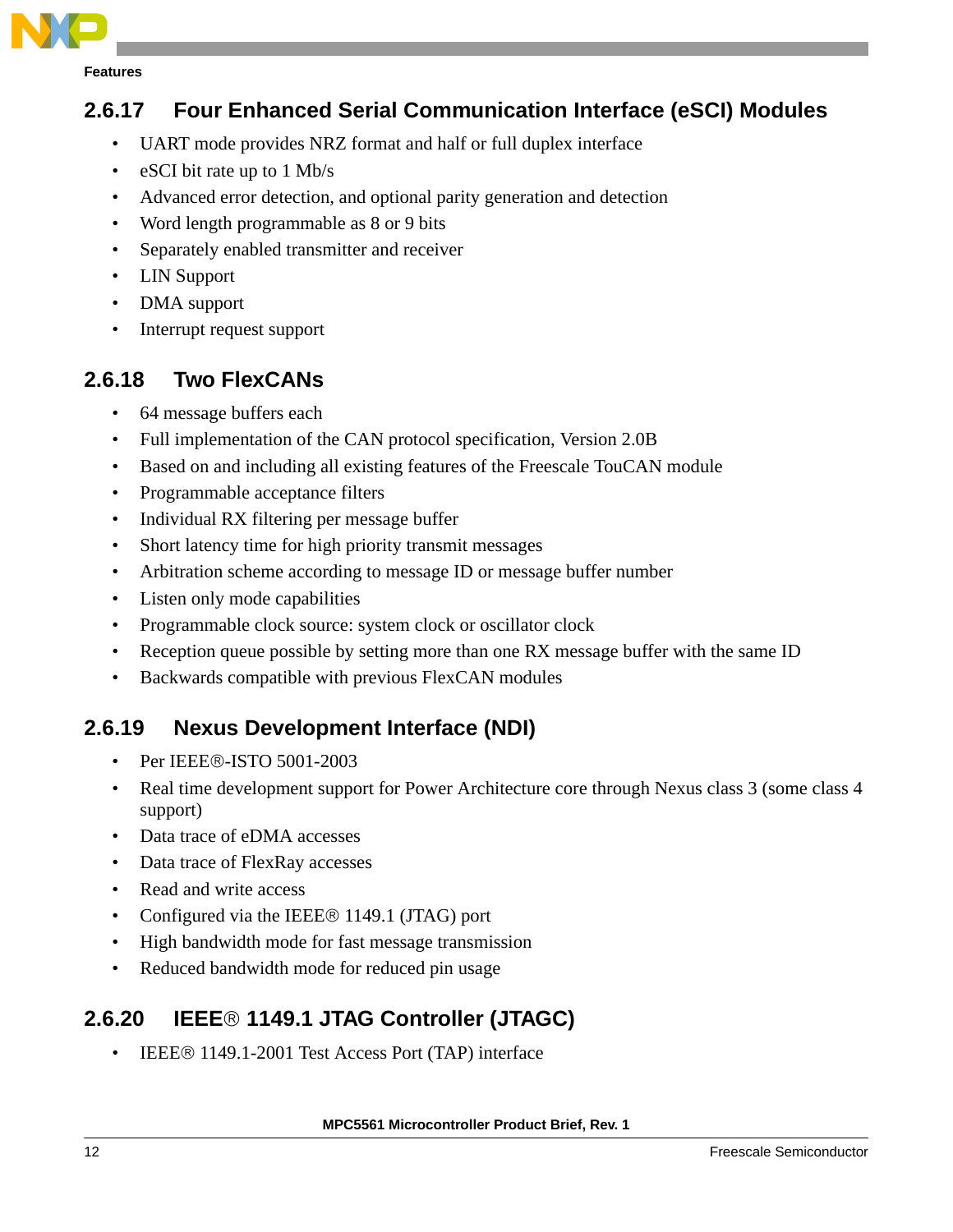

- JCOMP input that provides the ability to share the TAP. Selectable modes of operation include JTAGC/debug or normal system operation.
- 5-bit instruction register that supports IEEE® 1149.1-2001 defined instructions
- 5-bit instruction register that supports additional public instructions
- Three test data registers: a bypass register, a boundary scan register, and a device identification register
- TAP controller state machine that controls the operation of the data registers, instruction register and associated circuitry

## **2.6.21 Dual FlexRay controller**

- Full implementation of FlexRay Protocol Specification 2.1
- 128 configurable message buffers can be handled
- Message buffers configurable as TX, RX, or RXFIFO
- Message buffer size configurable
- Message filtering for all message buffers based on FrameID, cycle count and message ID
- Programmable acceptance filters for RXFIFO message buffers
- Dual channel, each at up to 10 Mbit/s data rate
- Bus guardian support for each channel

## **2.6.22 Voltage Regulator Controller**

• Provides a low-cost solution to powering the core logic; reduces the number of power supplies required from the customer power supply chip.

## **2.6.23 POR Block**

Provides initial reset condition up to the voltage at which pins  $(\overline{\text{RESET}})$  can be read safely; it does not guarantee the safe operation of the chip at specified minimum operating voltages.

# <span id="page-12-0"></span>**3 Developer Environment**

The MPC5500 family of MCUs supports similar tools and third party developers as other Power Architecture products, offering a widespread, established network of tools and software vendors.

The following development support is available.

- Evaluation/development boards and systems
- Emulators, simulators, and probes
- Flash programmers
- **IDE/tool** chains
- $C/C++$  compilers
- Hardware and software debuggers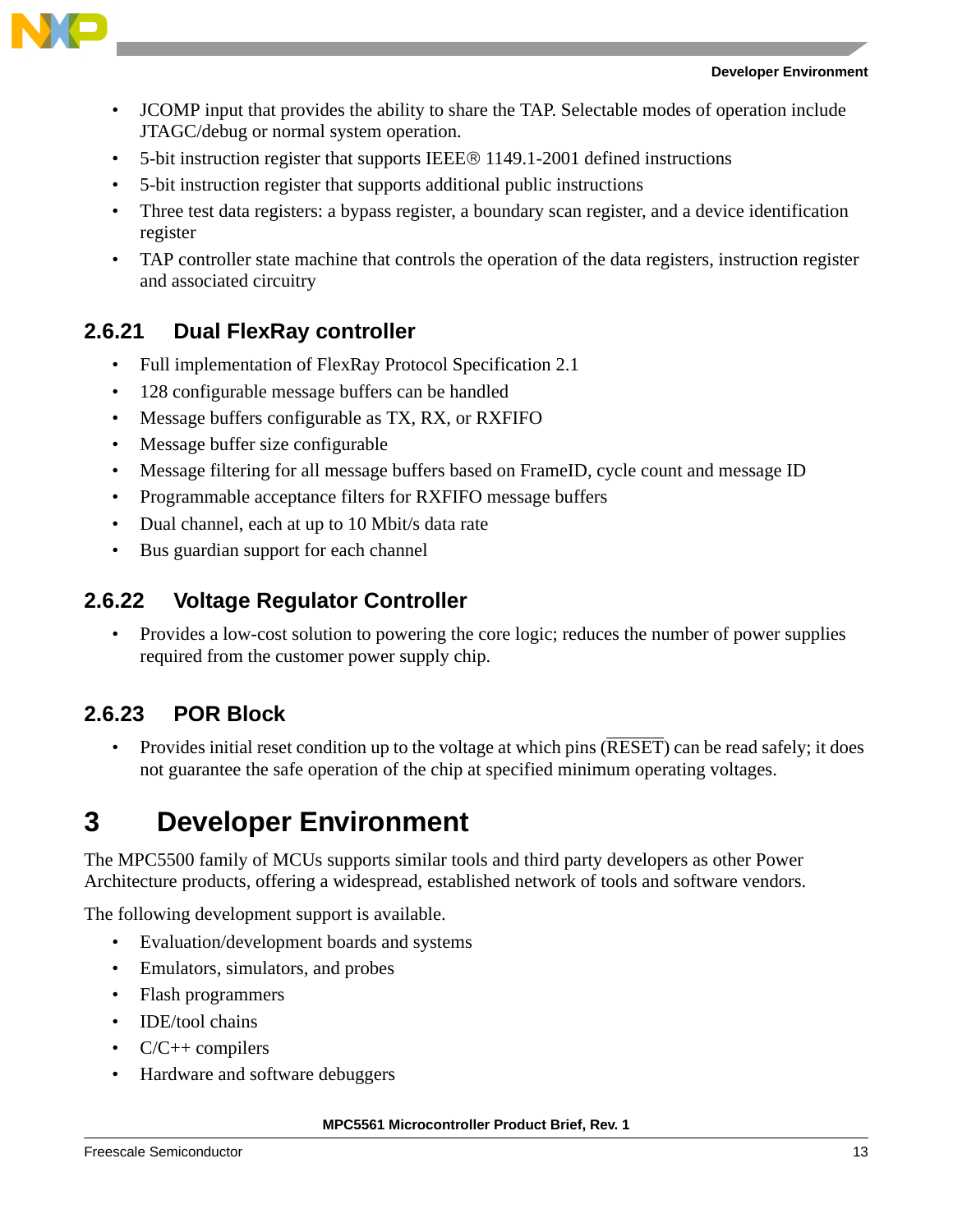

#### **Document Revision History**

- Initialization/boot code generators
- Software libraries
- Device/module drivers
- C-header and equate files
- JTAG interfaces
- Code examples
- Third party real-time operating systems (RTOS)

# <span id="page-13-0"></span>**4 Document Revision History**

Table 2 provides a revision history of this document.

#### **Table 2. Revision History**

| <b>Revision</b> | <b>Substantive Change(s)</b> |
|-----------------|------------------------------|
| Rev. 0          | First public release.        |
| Rev. 1          | Document completely revised. |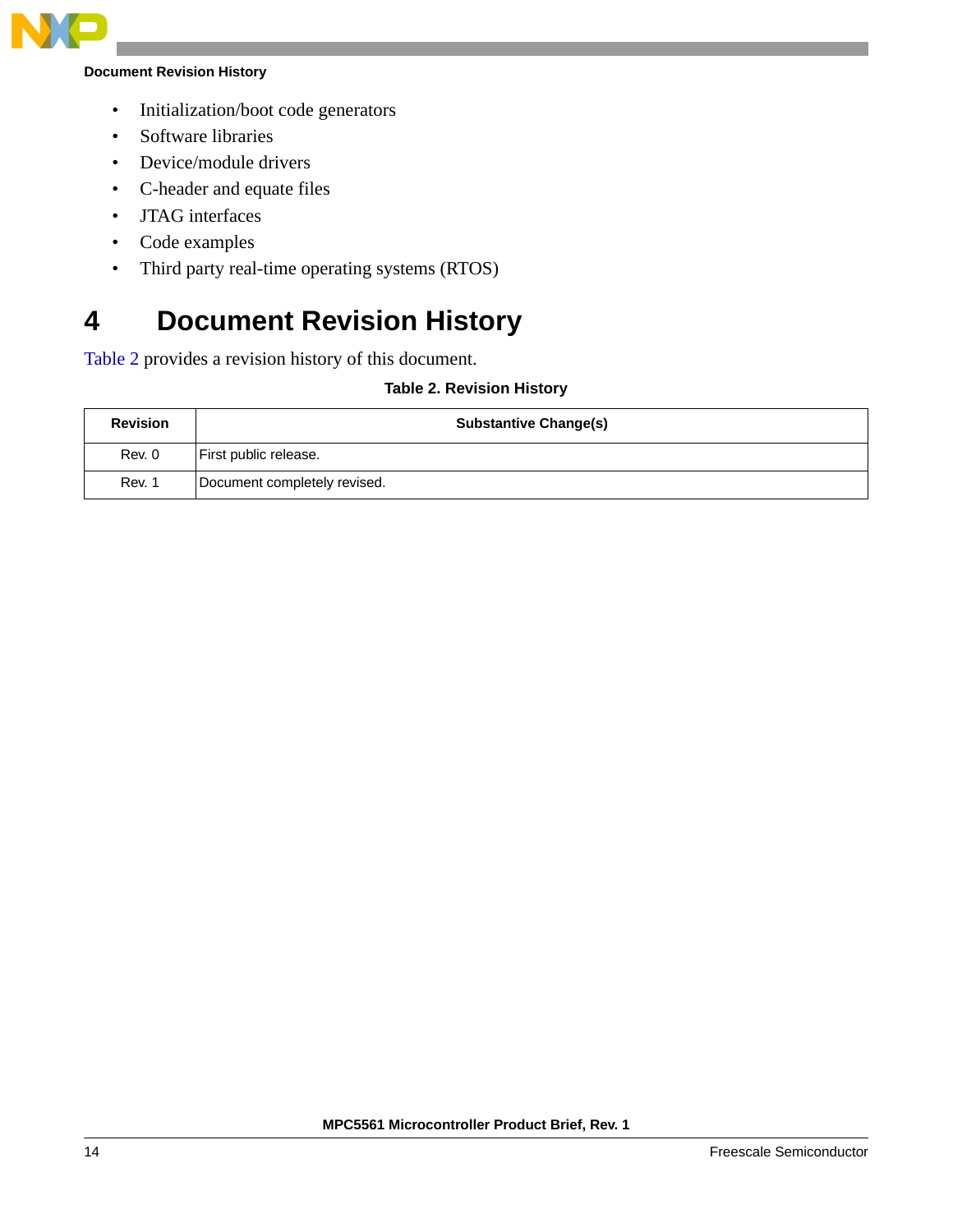

**Document Revision History**